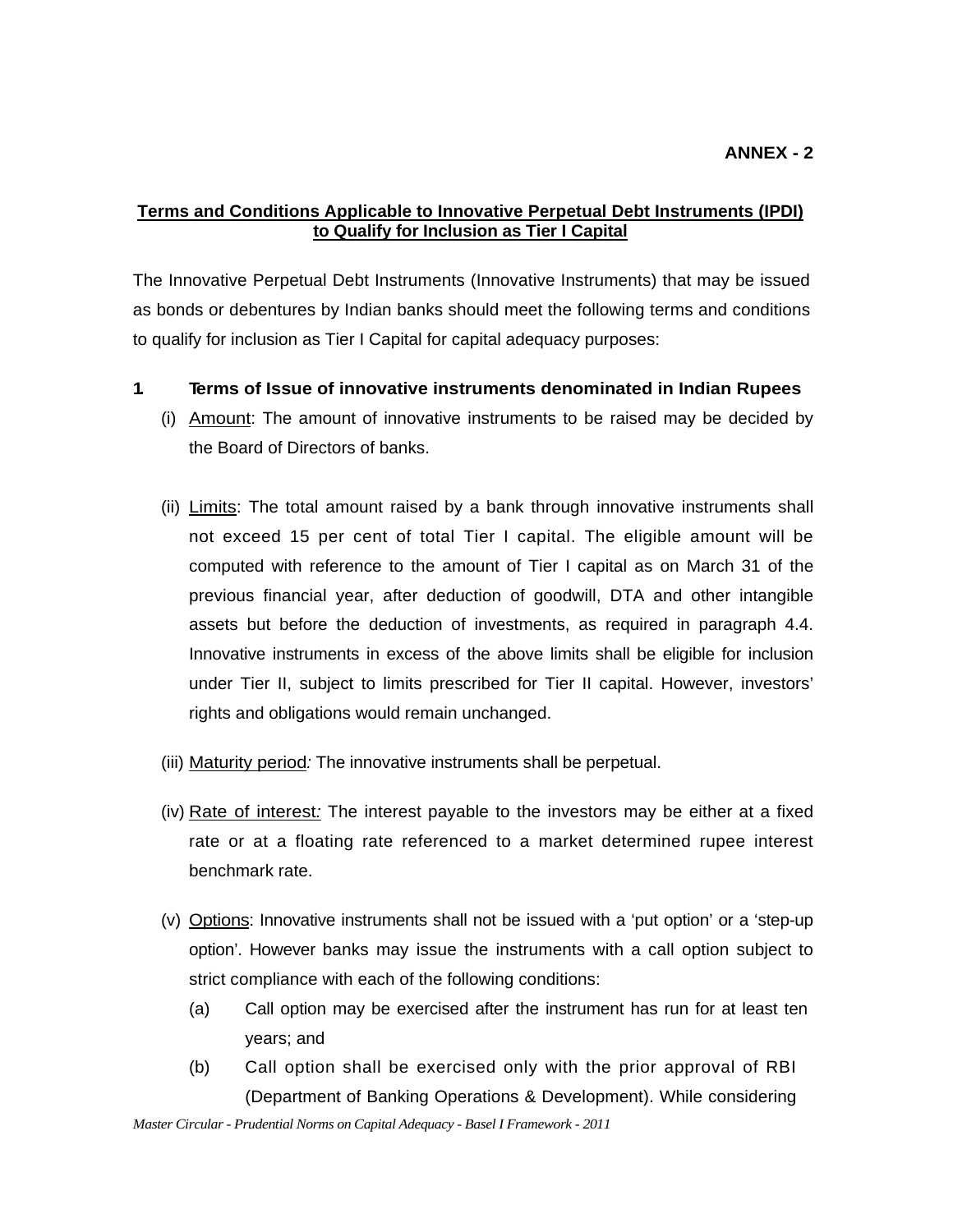the proposals received from banks for exercising the call option the RBI would, among other things, take into consideration the bank's CRAR position both at the time of exercise of the call option and after exercise of the call option.

#### (vi) Lock-In Clause :

- (a) Innovative instruments shall be subjected to a lock-in clause in terms of which the issuing bank shall not be liable to pay interest, if
	- i) the bank's CRAR is below the minimum regulatory requirement prescribed by RBI; OR
	- ii) the impact of such payment results in bank's capital to risk assets ratio (CRAR) falling below or remaining below the minimum regulatory requirement prescribed by Reserve Bank of India;
- (b) However, banks may pay interest with the prior approval of RBI when the impact of such payment may result in net loss or increase the net loss, provided the CRAR remains above the regulatory norm.
- (c) The interest shall not be cumulative.
- (d) All instances of invocation of the lock-in clause should be notified by the issuing banks to the Chief General Managers-in-Charge of Department of Banking Operations & Development and Department of Banking Supervision of the Reserve Bank of India, Mumbai.

(vii) Seniority of claim: The claims of the investors in innovative instruments shall be

- a) Superior to the claims of investors in equity shares; and
- b) Subordinated to the claims of all other creditors.
- (viii) Discount: The innovative instruments shall not be subjected to a progressive discount for capital adequacy purposes since these are perpetual.

### (ix) Other conditions

a) Innovative instruments should be fully paid-up, unsecured, and free of any restrictive clauses.

*Master Circular - Prudential Norms on Capital Adequacy - Basel I Framework - 2011* b) Investment by FIIs in innovative instruments raised in Indian Rupees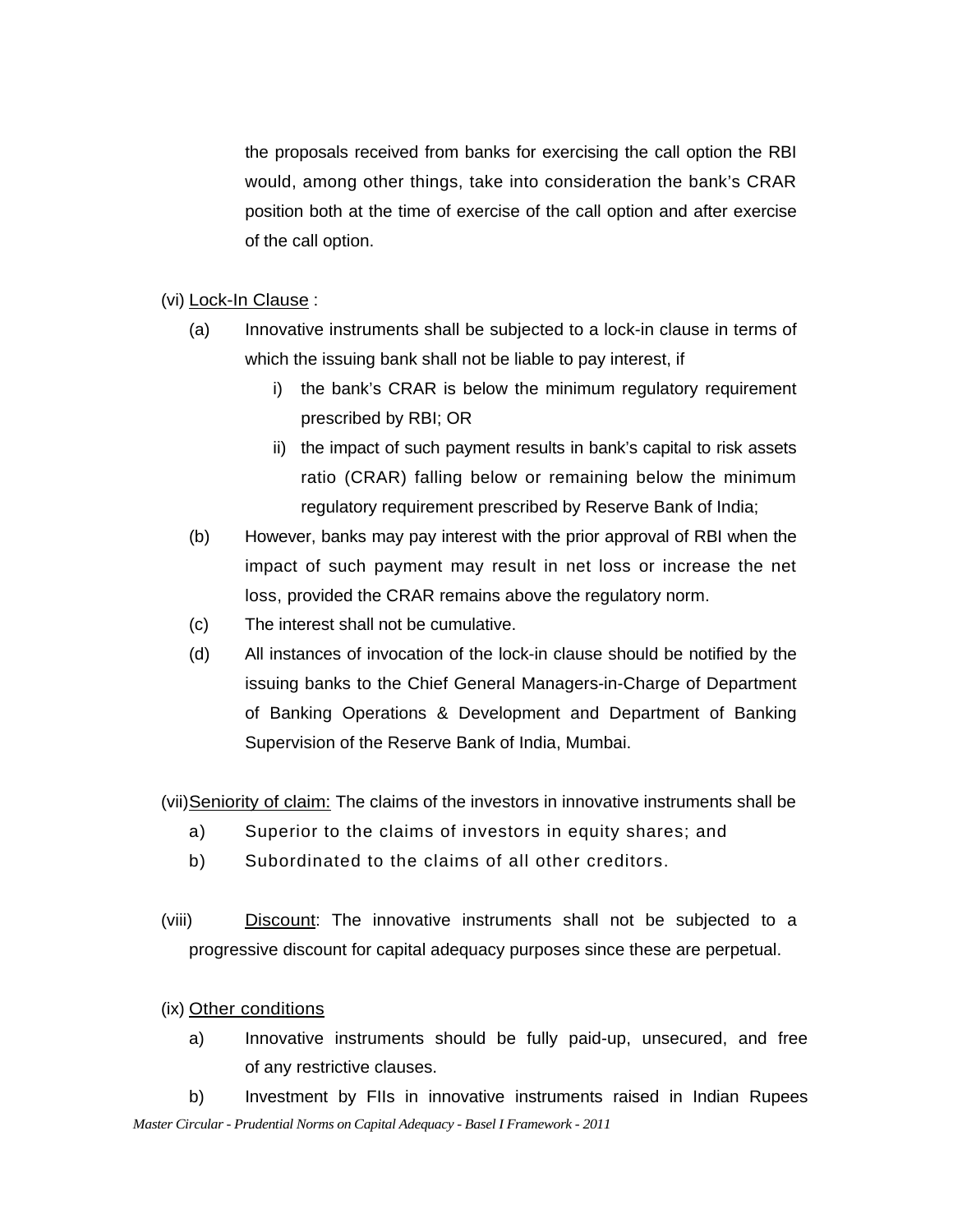shall be outside the ECB limit for rupee denominated corporate debt, as fixed by the Govt. of India from time to time, for investment by FIIs in corporate debt instruments. Investment in these instruments by FIIs and NRIs shall be within an overall limit of 49 per cent and 24 per cent of the issue, respectively, subject to the investment by each FII not exceeding 10 per cent of the issue and investment by each NRI not exceeding five per cent of the issue.

c) Banks should comply with the terms and conditions, if any, stipulated by SEBI / other regulatory authorities in regard to issue of the instruments.

## **2. Terms of issue of innovative instruments denominated in foreign currency**

Banks may augment their capital funds through the issue of innovative instruments in foreign currency without seeking the prior approval of the Reserve Bank of India, subject to compliance with the under-mentioned requirements:

- i) Innovative instruments issued in foreign currency should comply with all terms and conditions as applicable to the instruments issued in Indian Rupees.
- ii) Not more than 49 per cent of the eligible amount can be issued in foreign currency.
- iii) Innovative instruments issued in foreign currency shall be outside the limits for foreign currency borrowings indicated below:

a) The total amount of Upper Tier II Instruments issued in foreign currency shall not exceed 25 per cent of the unimpaired Tier I capital. This eligible amount will be computed with reference to the amount of Tier I capital as on March 31 of the previous financial year, after deduction of goodwill and other intangible assets but before the deduction of investments, as per para 2.1.4.2(a) of this Master Circular.

b) This will be in addition to the existing limit for foreign currency borrowings by Authorised Dealers, stipulated in terms of Master Circular No. RBI/2006- 07/24 dated July 1, 2006 on Risk Management and Inter-Bank Dealings.

### **3. Compliance with Reserve Requirements**

The total amount raised by a bank through innovative instruments shall not be reckoned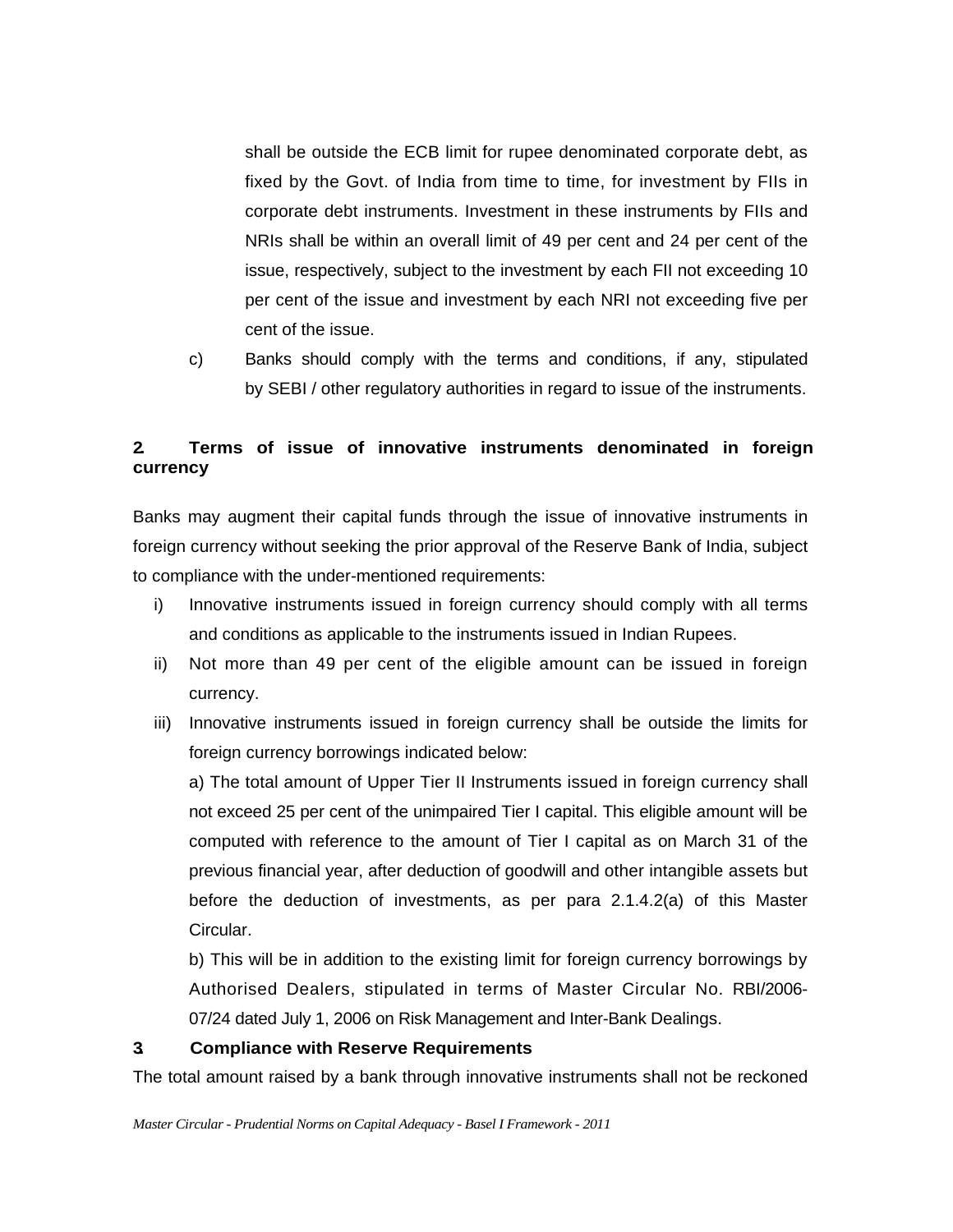as liability for calculation of net demand and time liabilities for the purpose of reserve requirements and, as such, will not attract CRR / SLR requirements.

#### **4. Reporting Requirements**

Banks issuing innovative instruments shall submit a report to the Chief General Manager-in-charge, Department of Banking Operations & Development, Reserve Bank of India, Mumbai giving details of the debt raised, including the terms of issue specified at para 1 above , together with a copy of the offer document soon after the issue is completed.

#### **5. Investment in IPDIs issued by other banks/ FIs**

- i) A bank's investment in innovative instruments issued by other banks and financial institutions will be reckoned along with the investment in other instruments eligible for capital status while computing compliance with the overall ceiling of 10 percent for cross holding of capital among banks/FIs prescribed vide circular DBOD.BP.BC.No.3/ 21 .01 .002/ 2004- 05 dated 6th July 2004 and also subject to cross holding limits.
- ii) Bank's investments in innovative instruments issued by other banks will attract risk weight for capital adequacy purposes, as prescribed in paragraph 2.1.6(iv) of this Master Circular.

#### **6. Grant of advances against innovative instruments**

Banks should not grant advances against the security of the innovative instruments issued by them.

# **7. Raising of innovative Instruments for inclusion as Tier I capital by foreign banks in India**

Foreign banks in India may raise Head Office (HO) borrowings in foreign currency for inclusion as Tier I capital subject to the same terms and conditions as mentioned in items 1 to 5 above for Indian banks. In addition, the following terms and conditions would also be applicable:

*Master Circular - Prudential Norms on Capital Adequacy - Basel I Framework - 2011* i) Maturity period *:* If the amount of innovative Tier I capital raised as Head Office